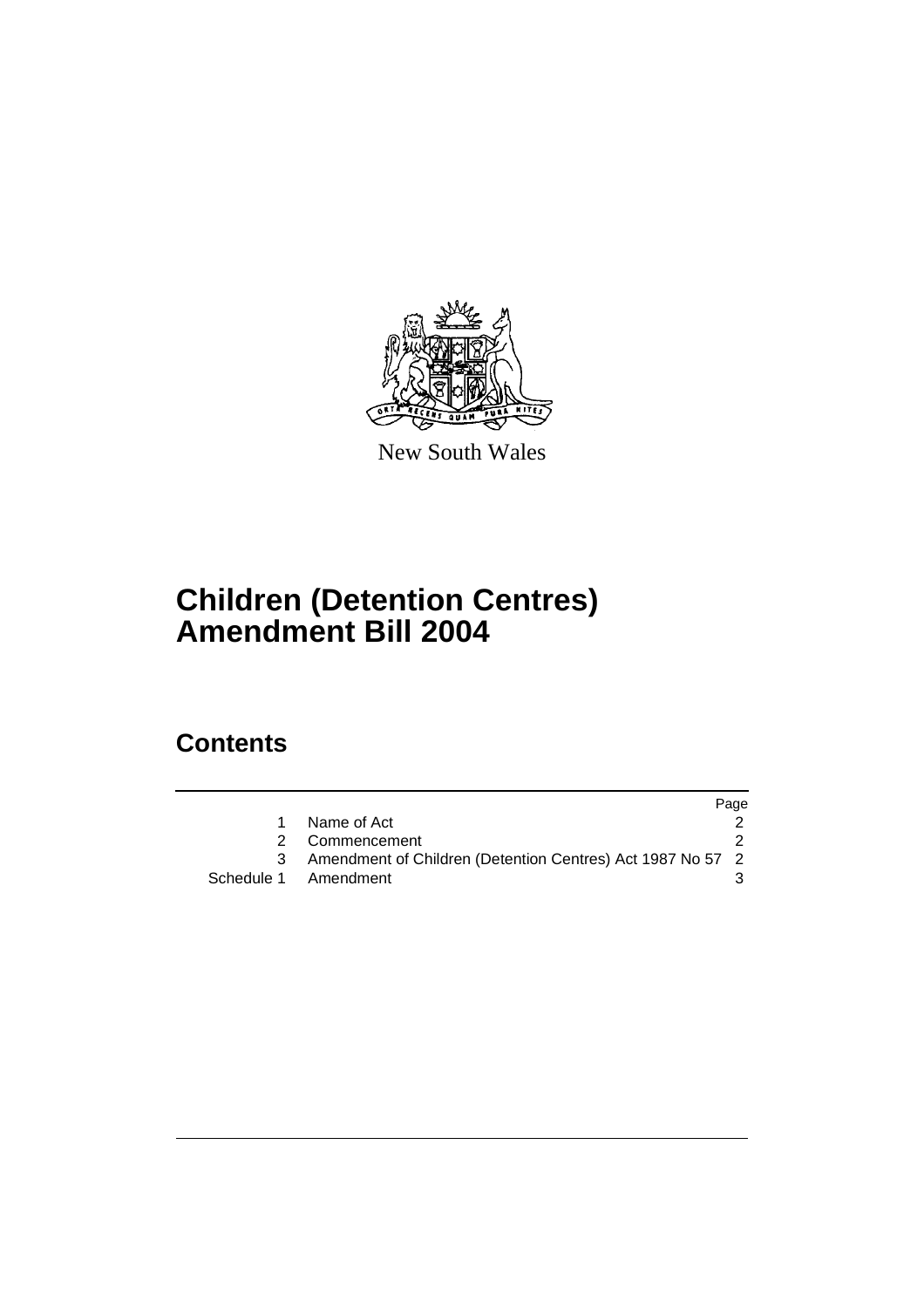#### Children (Detention Centres) Amendment Bill 2004

**Contents** 

Page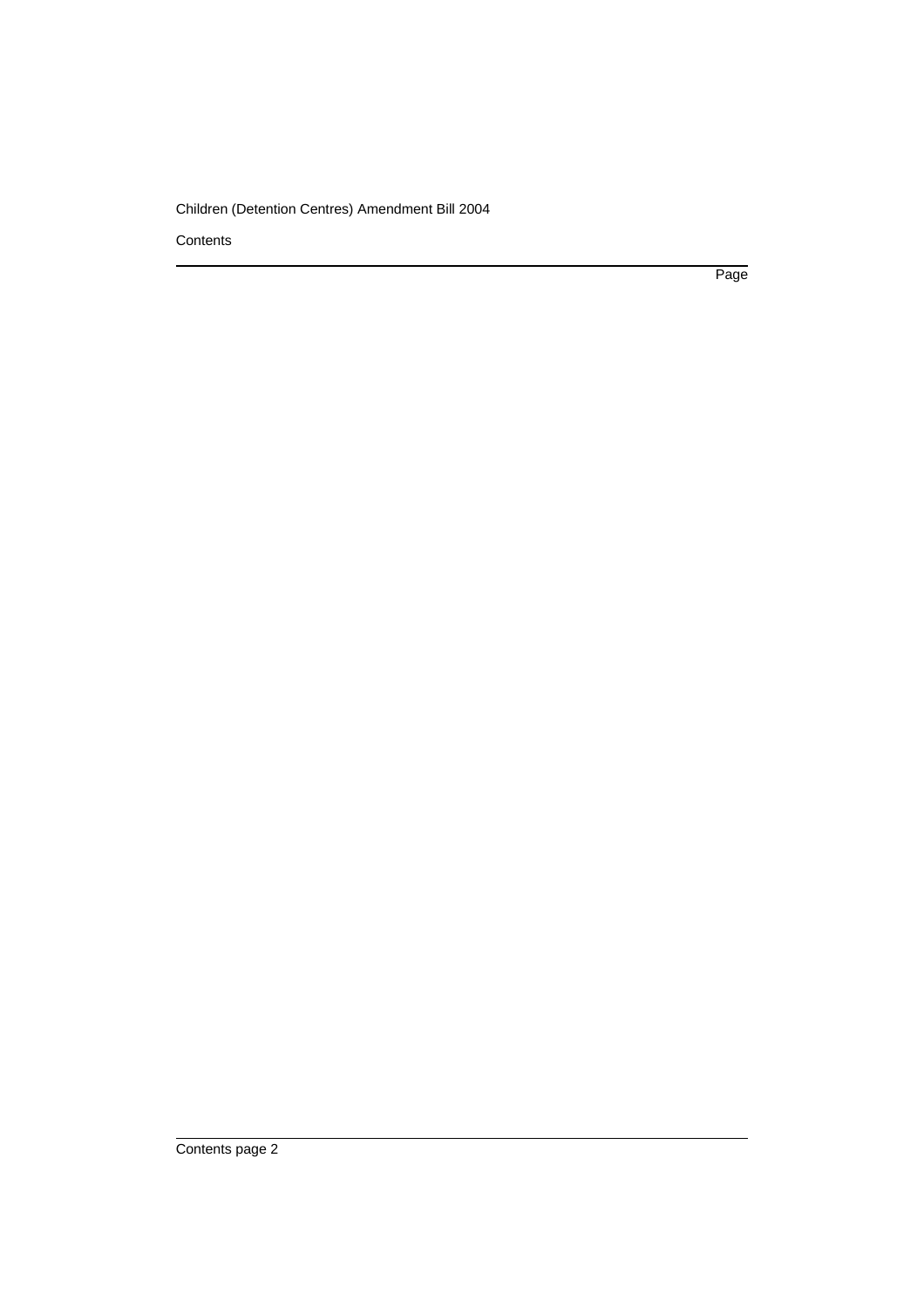*I certify that this PUBLIC BILL, which originated in the LEGISLATIVE ASSEMBLY, has finally passed the LEGISLATIVE COUNCIL and the LEGISLATIVE ASSEMBLY of NEW SOUTH WALES.*

> *Clerk of the Legislative Assembly. Legislative Assembly, Sydney, , 2004*



New South Wales

# **Children (Detention Centres) Amendment Bill 2004**

Act No , 2004

An Act to amend the *Children (Detention Centres) Act 1987* with respect to the detention of children who fail to comply with bail requirements.

*I have examined this Bill, and find it to correspond in all respects with the Bill as finally passed by both Houses.*

*Chairman of Committees of the Legislative Assembly.*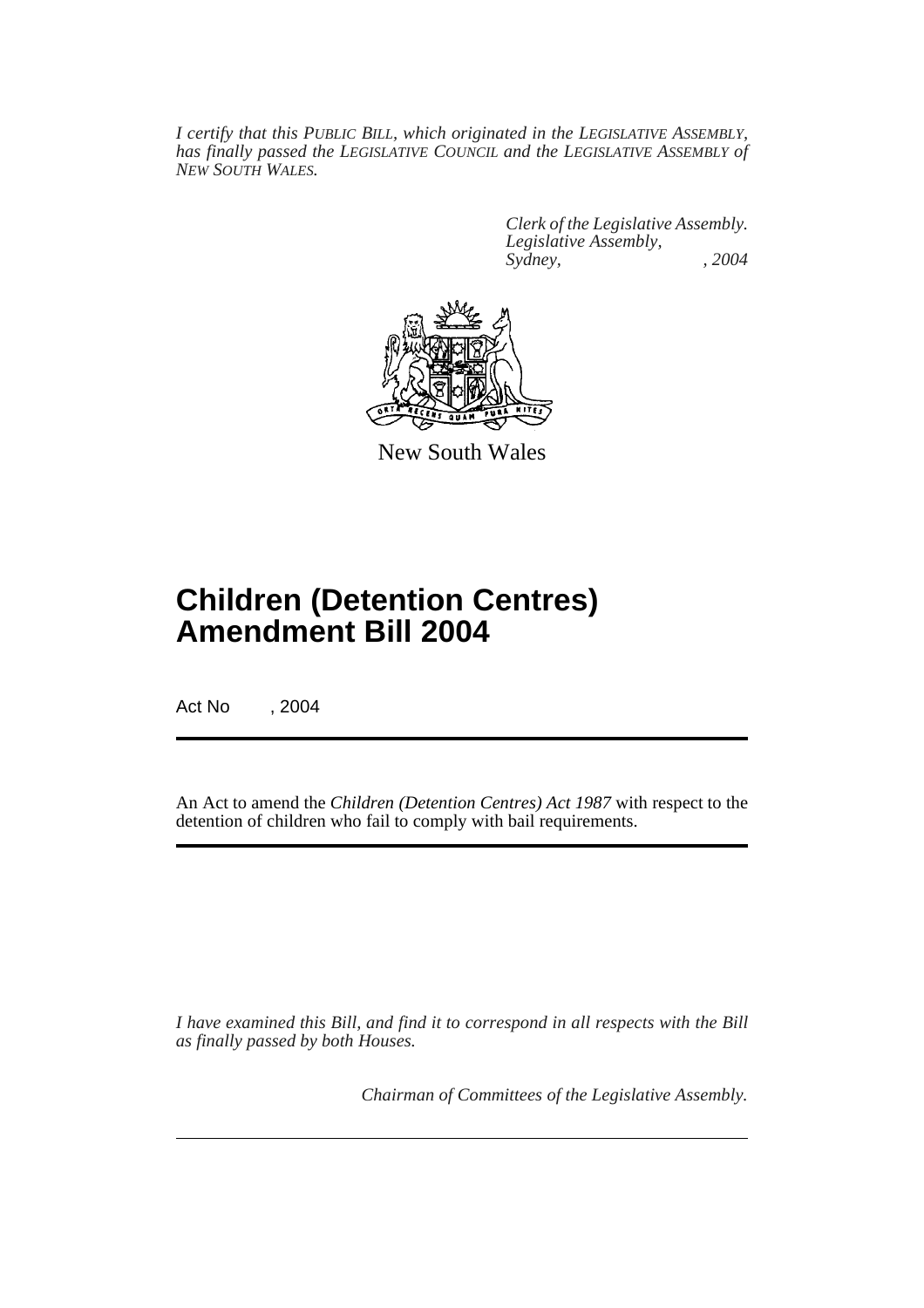### **The Legislature of New South Wales enacts:**

### **1 Name of Act**

This Act is the *Children (Detention Centres) Amendment Act 2004*.

### **2 Commencement**

This Act commences on the date of assent.

## **3 Amendment of Children (Detention Centres) Act 1987 No 57**

The *Children (Detention Centres) Act 1987* is amended as set out in Schedule 1.